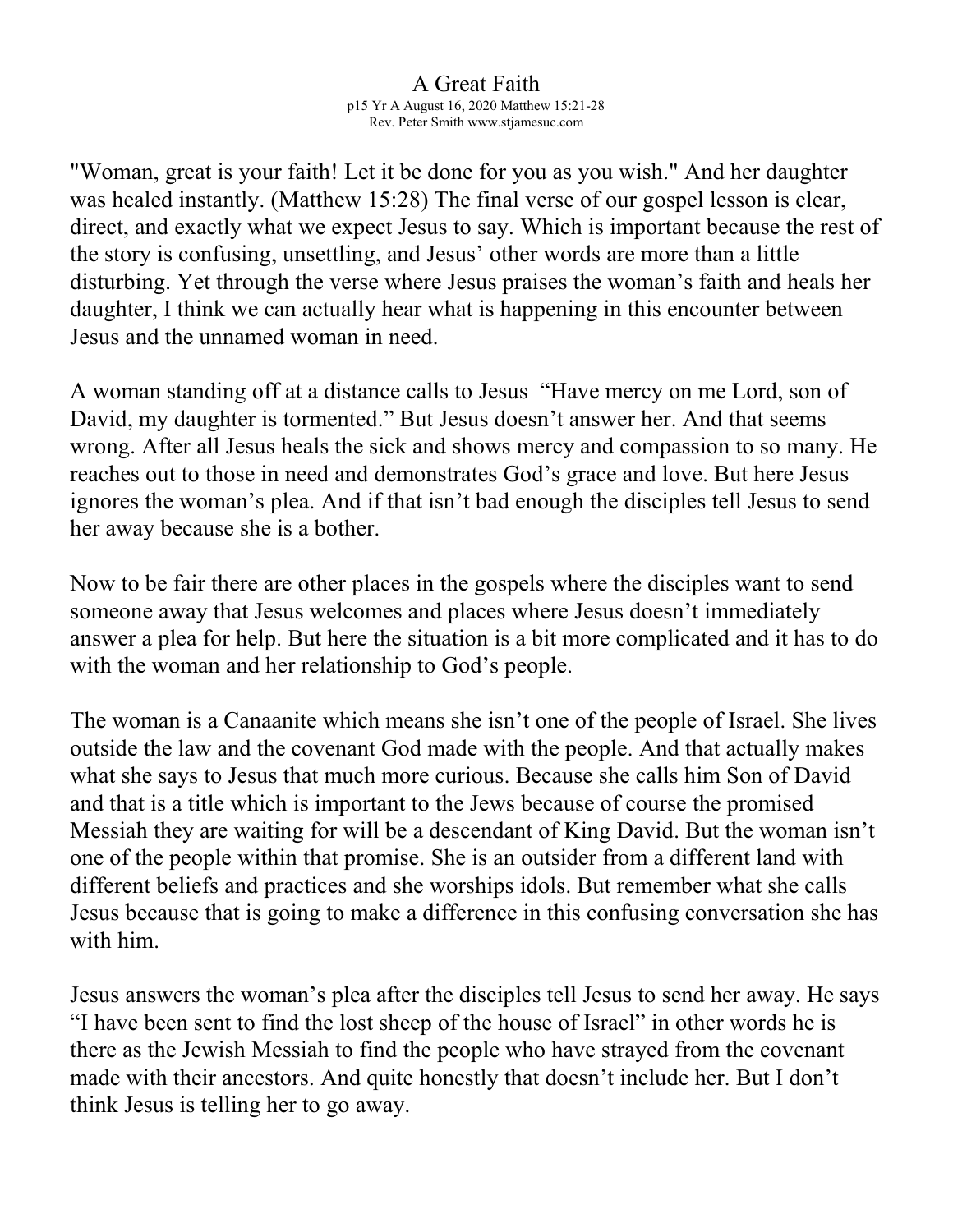Because Jesus talks to the woman after the disciples want her sent away. And so he has the attention of his followers in this exchange. And that isn't a minor point but something that is at the heart of the story. The disciples assume that everyone from outside Israel is outside the promise of God so the woman in need is unclean, unwanted, and beneath their notice. Yet Jesus talks to her.

And how he talks to her is important. He doesn't order her away he speaks to her directly. He raises the problem of her being outside the promises of God. And then he does something unexpected. He listens to her. For this isn't a pronouncement from Jesus not to be questioned but rather the opening of a conversation. For as soon as Jesus answers the woman by saying he has only come for the lost of Israel she approaches him.

She kneels before him and repeats her request. But notice the change in how she asks. The first time she asks him as the Son of David for help but the second time she just says "Lord, help me." Now maybe she is simply repeating her plea but perhaps she is actually setting aside the question of whether or not she deserves his help and simply asks for it. She appeals to Jesus not because she is worthy but because she is in need. But that still isn't enough.

Jesus pushes a bit more. "It is not fair to throw the children's food to the dogs." That sounds harsh to our ears and let's be honest it is. And if we didn't know where this story was going we might hear Jesus denouncing her or dismissing her. But I think this is actually a continuation of the conversation that Jesus is having with her that the disciples are watching. He has come to the children of Israel and in the understanding of the disciples, and perhaps the woman herself, she is unclean like a dog. So why should Jesus deal with her request?

And I know that isn't how we ever expect to hear Jesus talk to anyone in need especially nor a mother begging for her child. But let's hold in mind that in one more verse Jesus is going to praise the woman's great faith and heal her daughter. Because at this point I expect the disciples are nodding in agreement when Jesus speaks to her about giving the children's bread to the dogs. After all what right does the woman have to God's mercy and grace as someone outside the law and promises?

And before we completely denounce the disciples for their narrow views let's take an honest look at our own biases and expectation when it comes to God's love and grace. Yes, we are open to the idea of people of faith returning after they stray. We're fine